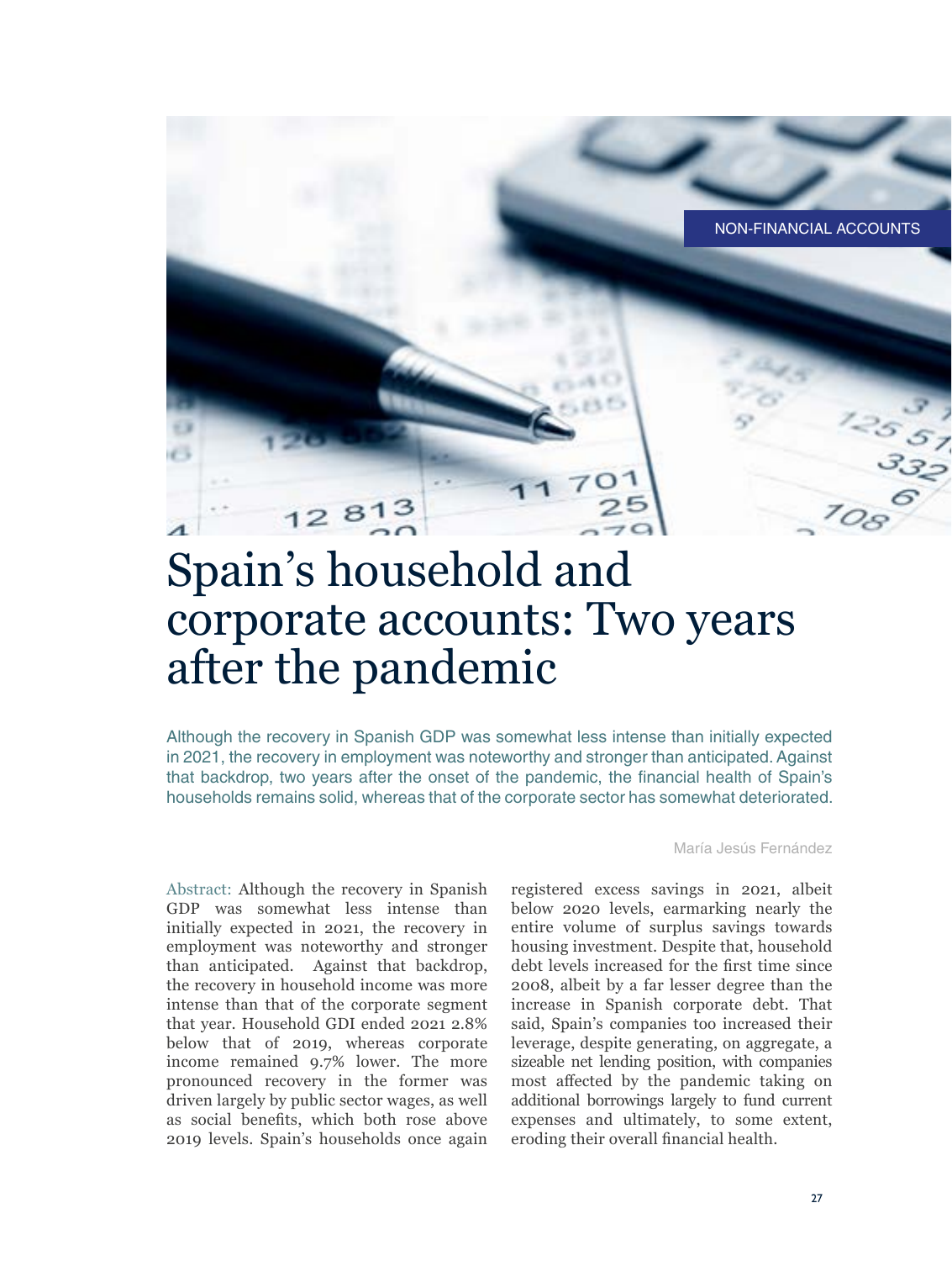" The recovery in employment was noteworthy and stronger than anticipated, with the number of job holders in Spain by the end of the third quarter of 2021 surpassing that of the same quarter of 2019.

### The surplus savings generated in 2021 were earmarked for home buying

Having contracted a resounding 10.8% in 2020 as a result of COVID-19, Spanish GDP recovered somewhat less intensely than initially expected in 2021, registering growth of 5.1%. The recovery in employment, however, was noteworthy and stronger than anticipated. Job destruction in 2020 was contained by the furlough scheme. Nevertheless, by the end of the third quarter of 2021, according to the *Labour Force Survey,* the number of job holders in Spain had surpassed that of the same quarter of 2019, despite the ongoing lag in the recovery in GDP. By the same token, the total number of Social Security contributors revisited pre-pandemic levels by around September, with the private sector contributor figure reaching the same milestone a couple of months later. However, the number of hours worked has yet to fully recover.

Against that backdrop, Spanish households' gross disposable income (GDI) (and that of non-profit institutions serving households) increased by 2.2% in 2021, recovering 42% of the ground lost during year one of the pandemic, albeit with significant differences by source of income. Wage compensation increased by  $5.5\%$  – just 0.4% (or 2.25 billion euros) shy of 2019 levels. That recovery is largely due to the increase in wages paid by the public sector, which in 2021 were 9.4% higher than in 2019, shaped by growth in public employment, while the remuneration paid by corporations continued to lag that threshold by 3.5%. In contrast, recipients of capital income, specifically dividends, who saw that income contract by 80% in 2020, suffered an additional contraction of 2.8% in 2021, to 5.4 billion euros, compared to the 27.71 billion euros received in 2019 (Table 1).

The other sources of capital income sustained a decrease of 9.5% on aggregate over the two years in question. Social benefits, meanwhile, registered a slight increase in 2021, on the heels of sharp growth in 2020, so that in 2021 they were 15% above pre-pandemic levels, which is 33.9 billion euros more. Lastly, Spanish households' interest payments declined further in 2021, to a record low since the series began in 1995.

Although household income had not revisited pre-crisis levels by 2021, the amounts paid by them in the form of social security contributions and income and property taxes were considerably above 2019 levels. Indeed, social security contributions were 11.33 billion euros higher and income tax was 7.71 billion euros higher. That meant a considerable increase in effective tax rates relative to taxable income for which it is hard to find a complete explanation, as there were no regulatory changes or tax rate increases to substantiate that phenomenon.

Although household income had not revisited pre-crisis levels by 2021, social security contributions and property taxes were considerably above 2019 levels, leading to a considerable increase in effective tax rates relative to taxable income, despite the lack of regulatory changes or tax rate increases to substantiate that phenomenon. "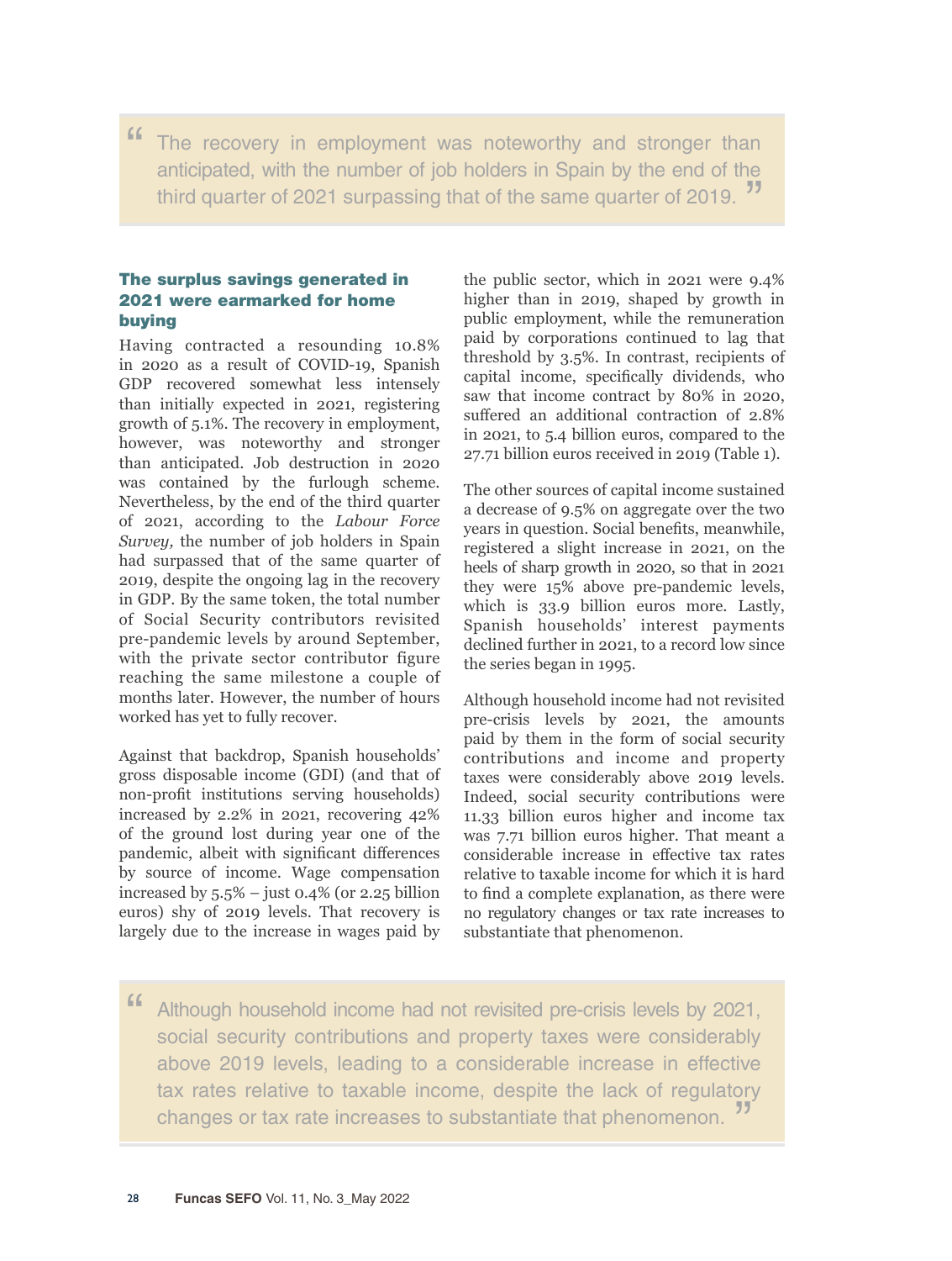## Table 1 **Non-financial accounts – households and NPISHs**

Millions of euros

|                                                      | 2019      | 2020      | 2021      | Change versus<br>2019, in % |
|------------------------------------------------------|-----------|-----------|-----------|-----------------------------|
| Wage compensation, of which:                         | 578,350   | 546,162   | 576,104   | $-0.4$                      |
| - Paid by public sector                              | 134,729   | 140,454   | 147,363   | 9.4                         |
| - Paid by non-financial<br>corporations              | 375,668   | 343,153   | 362,536   | $-3.5$                      |
| - Other                                              | 67,953    | 62,555    | 66,205    | $-2.6$                      |
| Household gross operating<br>profit and mixed income | 217,184   | 199,375   | 204,105   | $-6.0$                      |
| Social benefits received                             | 215,452   | 248,393   | 249,347   | 15.7                        |
| <b>Dividends</b>                                     | 27,712    | 5,552     | 5,398     | $-80.5$                     |
| Other property income                                | 23,817    | 21,183    | 21,543    | $-9.5$                      |
| <b>Current transfers received</b>                    | 82,242    | 83,113    | 94,761    | 15.2                        |
| <b>Total income received</b>                         | 1,144,757 | 1,103,778 | 1,151,258 | 0.6                         |
| Property income paid                                 | 5,606     | 4,305     | 3,591     | $-35.9$                     |
| Social benefits paid                                 | 173,379   | 174,376   | 184,708   | 6.5                         |
| Current transfers paid                               | 78,730    | 77,185    | 90,377    | 14.8                        |
| Income and property tax                              | 106,144   | 105,374   | 113,858   | 7.3                         |
| Gross disposable income                              | 780,898   | 742,538   | 758,724   | $-2.8$                      |
| Nominal consumption                                  | 713,638   | 628,017   | 669,734   | $-6.2$                      |
| Savings (*)                                          | 64,507    | 110,694   | 86,547    | 34.2                        |
| Gross capital formation                              | 42,590    | 41,887    | 71,064    | 66.9                        |
| Gross fixed capital formation                        | 42,077    | 40,902    | 52,115    | 23.9                        |
| Net lending (+) /borrowing (-)<br>position           | 20,552    | 68,688    | 19,224    | $-6.5$                      |

*(\*) The sum of consumption plus savings is not exactly equivalent to GDI due to adjustments in participation in pension funds. Source: INE.*

Nominal consumption rebounded by 6.6%, outpacing the growth in disposable income, driving a drop in household savings to 86.55 billion euros, down from the all-time high of 110.69 billion euros generated in 2020. Nevertheless, that figure continues to mark a very hight level by historical standards and the second highest reading since 2020. Savings as a percentage of GDI dipped from 14.9% in 2020 to 11.4%, which is well above the average of recent years, which means that households continued to generate surplus savings (Exhibit 1). In 2021, the population's spending patterns had still not returned to

normal. Recall that the interregional mobility restrictions remained in place until May and a number of other restrictions remained in place all year long. It wasn't until late in the year that enough of the population was vaccinated to enable the more hesitant citizens to resume their social lives and pre-pandemic customs. Which is why the pool of *forced* savings stored away in 2020 increased even further in 2021 (Fernández, 2021).

If we assume that the desired savings rate is in line with the average recorded from the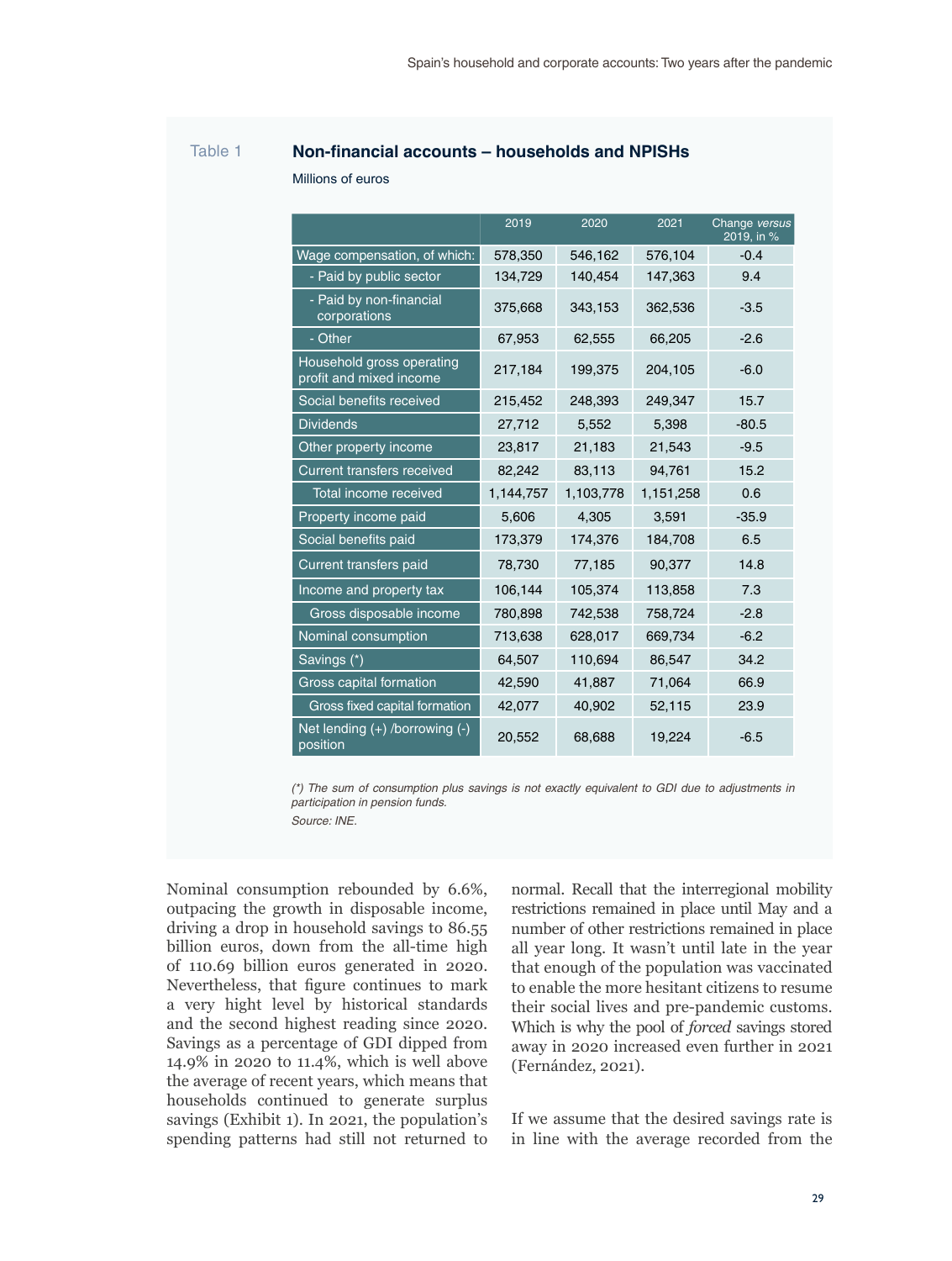" If we assume that the desired savings rate is in line with the average recorded from the end of the last crisis until 2019, which is 6.9%, surplus savings set aside in 2021 amounted to around 34 billion euros, on top of the approximately 60 billion euros generated in 2020. "

end of the last crisis until 2019, which is 6.9%, surplus savings set aside in 2021 amounted to around 34 billion euros, on top of the approximately 60 billion euros generated in 2020. Note, however, that not all of that surplus is *undesirable* as a portion may be justified by the prevailing uncertainty.

What was very different in 2021 compared to year one of the pandemic was what Spanish households did with their savings. In 2020, 40.90 billion euros was channelled into gross fixed capital formation, primarily real estate – in line with the level observed in prior years. However, in 2021, this figure rose to 52.12 billion, the highest since 2011 (Exhibit 2). Added to this are almost 19.0 billion in changes in inventories and acquisitions less transfers of valuable objects, an amount that is surprisingly higher than usual (given that in the entire historical series, households have never allocated more than 1.7 billion for this purpose). The remainder, 19.22 billion euros, or 1.6% of GDP, constitutes the net lending position generated by Spain's households in 2021, which was earmarked to financial assets, mainly deposits and investments in shares and mutual funds. It is fair to say, in short, that the surplus savings generated in 2021 over the desired savings were earmarked entirely to increasing investment in housing, in addition to the aforementioned increase in changes in stocks and acquisitions, less transfers of valuable objects.

Elsewhere, unlike what we saw in 2020, in 2021, the household segment did not use their spare savings to repay debt; to the contrary, their borrowings increased in nominal terms, albeit very moderately (3.71 billion euros), for

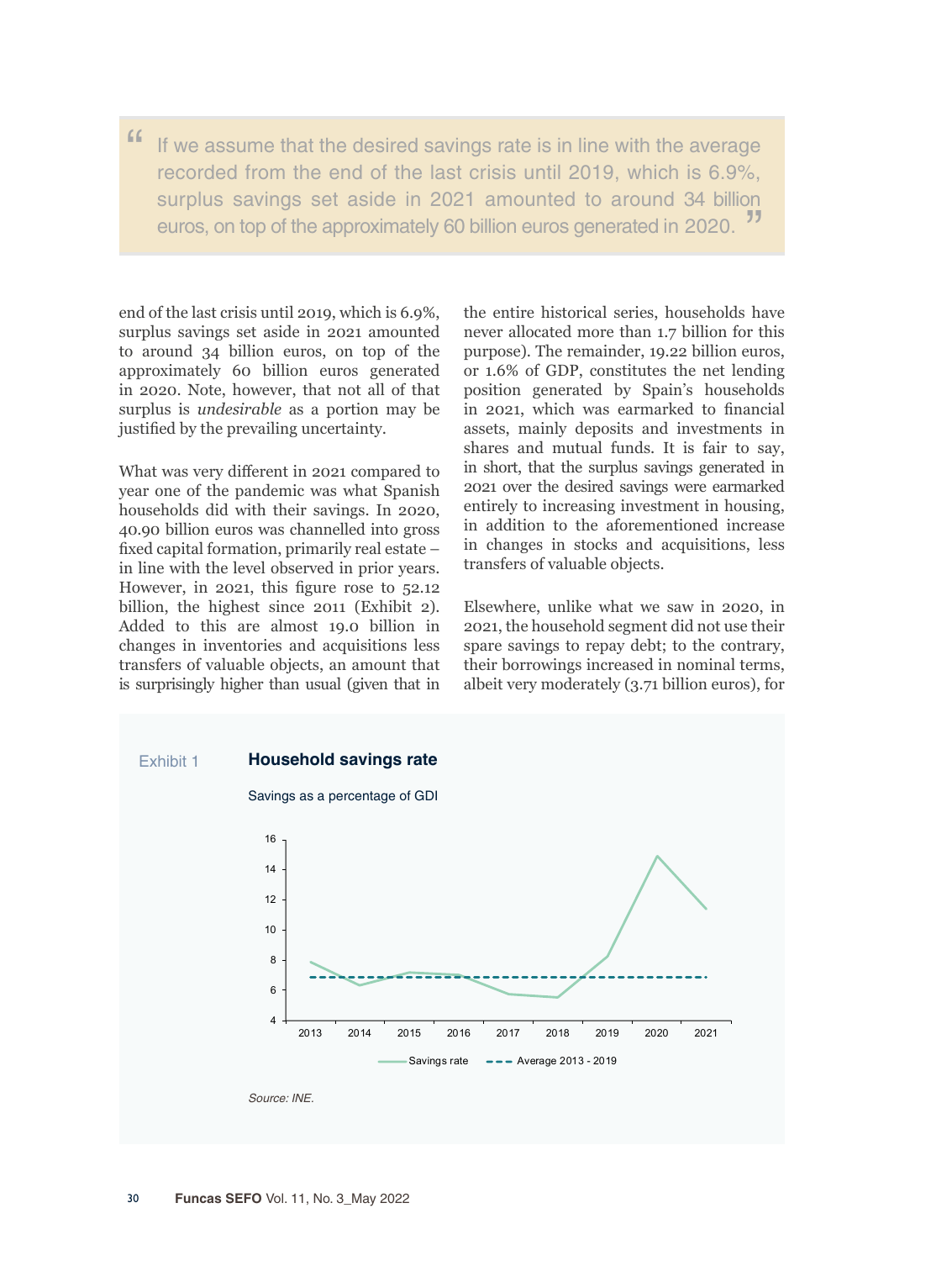

the first time since 2008. However, the ratio of debt to GDI actually decreased, to 92.8%. This leverage is a little above that of 2019, because GDI has still not fully recovered, but remains the lowest reading –except for 2019– since 2003.

#### Corporate income, still far from prepandemic levels

The non-financial corporations' gross operating profit (GOP) made up half of the ground lost in 2020 in 2021, but still ended up 8.8% (24.4 billion euros) below the pre-

#### Table 2 **Non-financial accounts – non-financial corporations**

#### Millions of euros

|                                                  | 2019    | 2020    | 2021    | Change versus<br>2019, in % |
|--------------------------------------------------|---------|---------|---------|-----------------------------|
| Gross value added                                | 651,743 | 563,239 | 611,362 | $-6.2$                      |
| <b>Personnel costs</b>                           | 375,668 | 343,153 | 362,536 | $-3.5$                      |
| Gross operating profit                           | 274,407 | 224,583 | 250,381 | $-8.8$                      |
| Interest, dividends and other<br>income received | 68,327  | 59,692  | 58,840  | $-13.9$                     |
| Interest paid                                    | 11,111  | 9,285   | 8,245   | $-25.8$                     |
| Corporate income                                 | 316,542 | 260,389 | 285,846 | $-9.7$                      |
| Dividends paid                                   | 84,967  | 52,715  | 54,543  | $-35.8$                     |
| Income tax paid                                  | 18,548  | 16,989  | 26,462  | 42.7                        |
| Gross disposable income                          | 202,990 | 180,657 | 192,620 | $-5.1$                      |
| Gross capital formation                          | 189,938 | 155,788 | 155,012 | $-18.4$                     |
| Gross fixed capital formation                    | 180,478 | 152,721 | 156,697 | $-13.2$                     |
| Net lending $(+)$ /borrowing $(-)$<br>position   | 16,755  | 31,016  | 46,819  | 179.4                       |

*Source: INE.*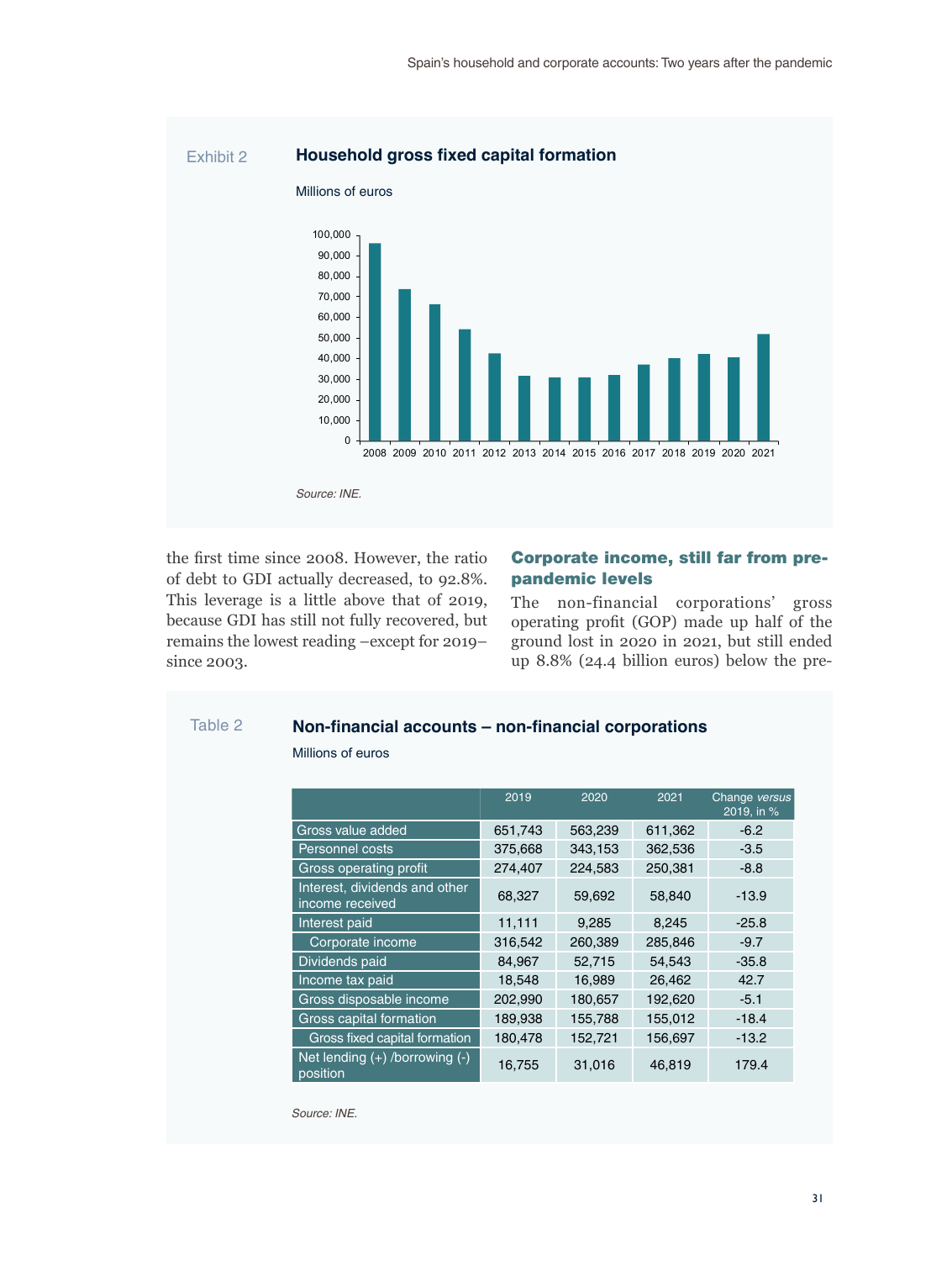" Despite the shortfall in operating profit by comparison with 2019, corporate income essentially increased by 43%, again implying, as in the case of the household segment, a significant increase in the effective tax rate borne by the business community.

pandemic figure. The capital income earned by these businesses, mainly dividends, contracted further, however, so that overall corporate income was nearly 10% below that of 2019. The dividends paid out increased slightly year-on-year, to 54.54 billion euros, but were still lower than those of 2019 by 30.42 billion euros (Table 2).

The Bank of Spain's quarterly balance sheet statistics point in the same direction. Gross operating income increased by 23.6% in 2021, not fully making up for the contraction of 38.3% sustained in 2020, while the ratio of ordinary profit over net assets amounted to 4.7%, still well below the 6.8% attained in 2019. The Bank of Spain highlights the fact that the growth in energy costs curtailed the recovery in business margins in the more energy-intensive sectors towards the end of the year (Bank of Spain, 2022).

Despite the shortfall in operating profit by comparison with 2019, income and capital gains tax (mainly corporate income tax) increased by 43%, again implying, as in the case of the household segment, a significant increase in the effective tax rate borne by the business community.

The corporate sector's gross savings – equivalent to disposable income, *i.e.,*  corporate income after the payment of taxes and distribution of dividends – increased to 192.62 billion euros, which is still 10.37 billion euros below 2019 levels. That volume of savings was more than what was needed to finance gross capital formation, giving rise to a surplus (net lending position) of